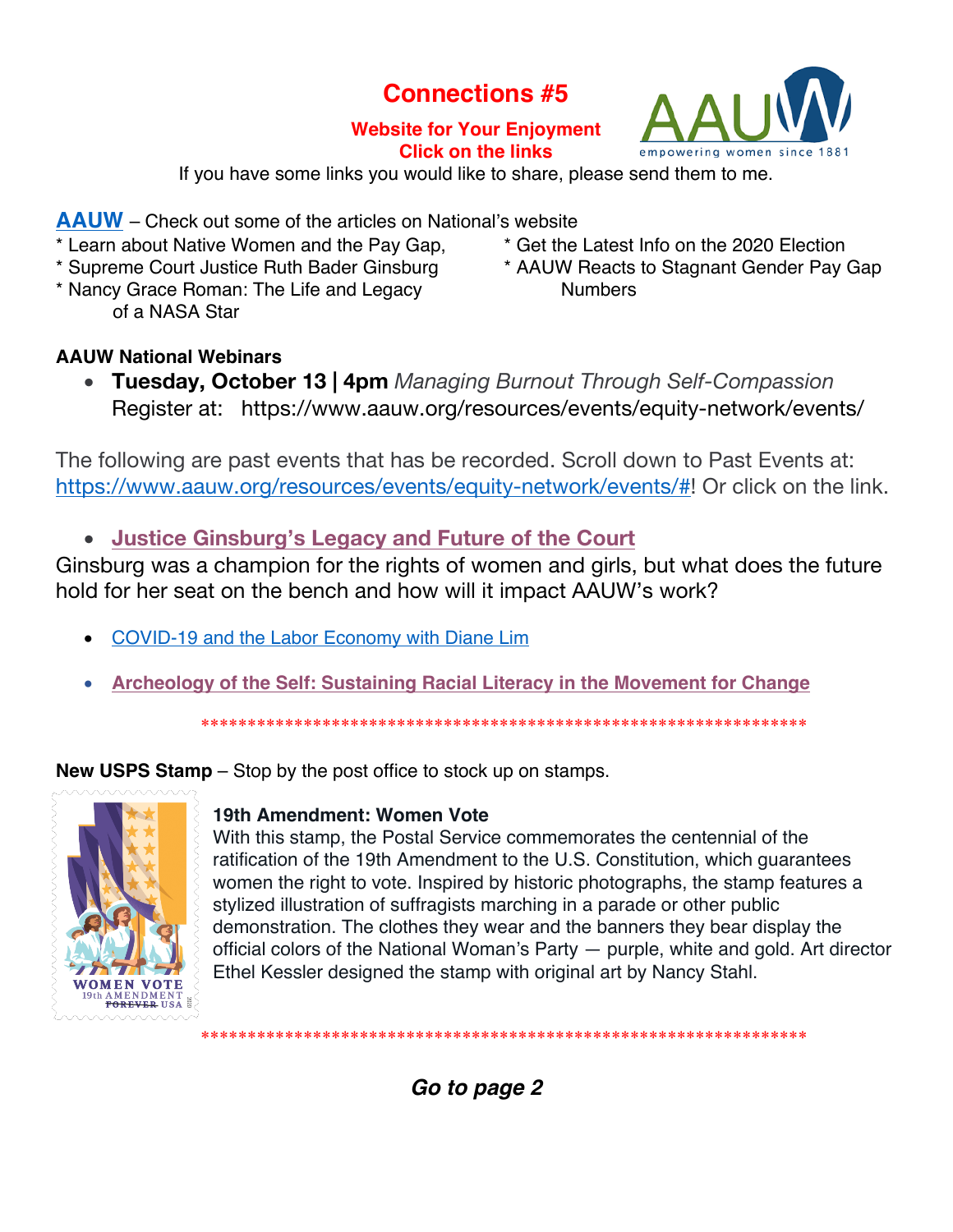# *Books*

AAUW-Schenectady Book Lists If you have a book you would like to recommend, please send it to me.

For Books That Matter

Recommendations from Bobbi Richardson *The Girl with the Alluding Voice* by Abi Dare *The Island of Sea Women* by Lisa See *This Tender Land* by William Kent Krueger

*The Book Woman of Troublesome Creek* by Kim Michele Richardson *Beneath a Scarlet Sky* by Mark Sullivan

\*\*\*\*\*\*\*\*\*\*\*\*\*\*\*\*\*\*\*\*\*\*\*\*\*\*\*\*\*\*\*\*\*\*\*\*\*\*\*\*\*\*\*\*\*\*\*\*\*\*\*\*\*\*\*\*\*\*\*\*\*\*\*\*\*

# *Films, TV, Movies and Theater*

For Films That Matter

Including Best LGBTQ films

TV's Funny Ladies Show Their Serious Sides

Unladylike 2020

Women Trailblazers - PBS

Becoming / Michelle Obama:

Virtual Current Movies (cost)

"You'll Never Walk Alone" Virtual Choir/Orchestra 15 Countries: 300 People

The World of 1940s Musicals

\*\*\*\*\*\*\*\*\*\*\*\*\*\*\*\*\*\*\*\*\*\*\*\*\*\*\*\*\*\*\*\*\*\*\*\*\*\*\*\*\*\*\*\*\*\*\*\*\*\*\*\*\*\*\*\*\*\*\*\*\*\*\*\*\*

# *Games, Events and Other Information*

The Jackbox Party Pack – The latest in games that gives you perfect excuse for rounding up friends, family and fellow gamers for a few hours of gaming delight. (cost)

Park Playhouse – Spotlight on the Arts in Schools

Some Of New York's Prettiest Landscapes

## Only in NYS

From the CIA: https://join.ciafoodies.com/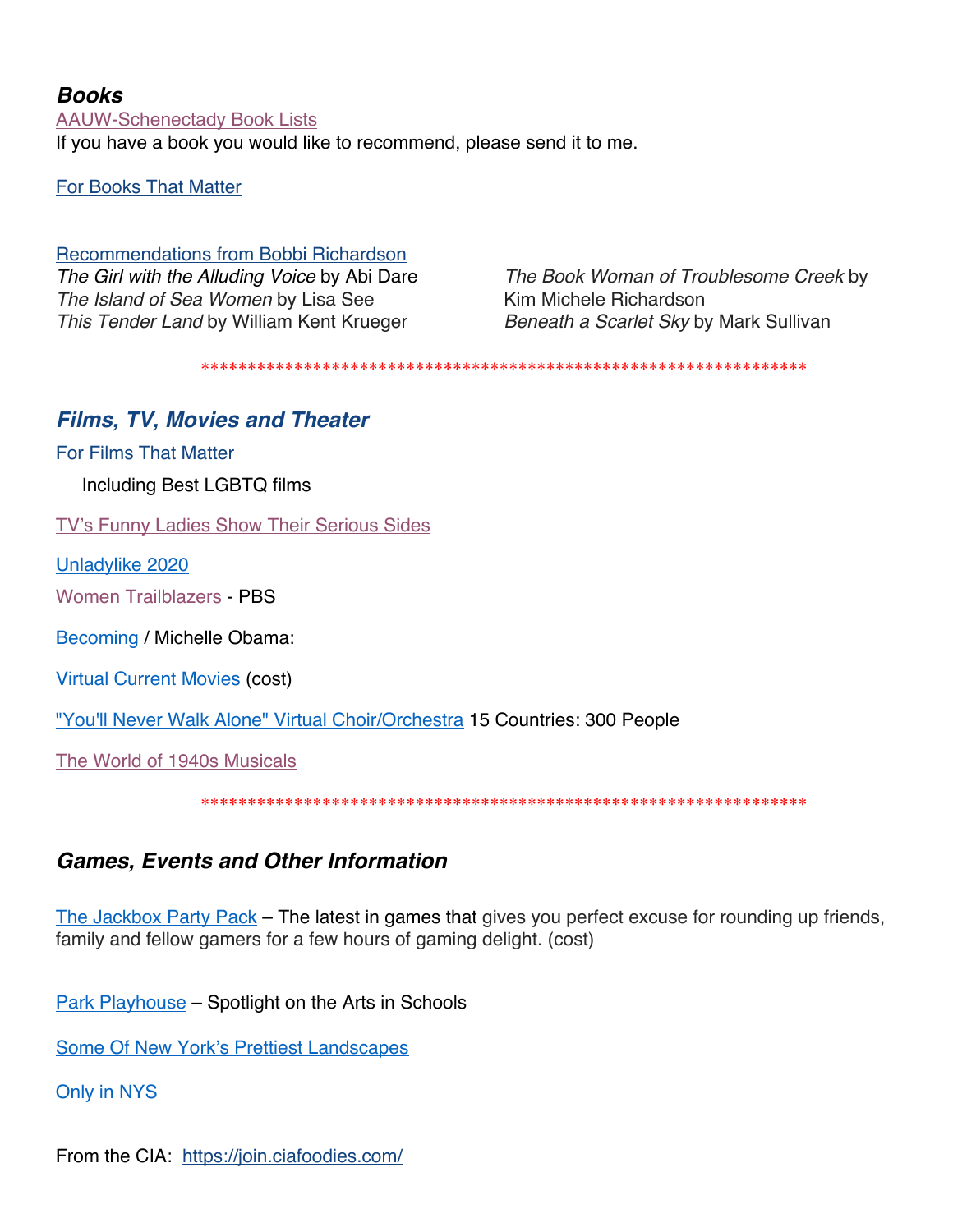NY Times Events – upcoming, ongoing and past events

Some Shakespeare: http://irondale.org/

Photographer Spent Days Waiting For Museum Visitors To Match The Artworks They Observe, And it Was Worth It Scroll down to see the photos.

**Connections #4**



# **Suggestions of Health and Entertainment Click on the links**

If you have some links you would like to share, please send them to me.

# **AAUW Links**

AAUW-NYS The story of the **70 YEAR struggle to obtain the right for women to vote was long and even violent.** It is a story that has had only a surface treatment. PBS, as part of their American Experience Series Films, has put together four hours of documentary film in two parts with historical footage and commentary by current writers and historians. There is so much to this story and a favorite line is **"Women were not GIVEN the vote in 1920 they TOOK IT!"** 

**The Vote**, Part 1https://www.pbs.org/video/the-vote-part-1-3kph5d/ One hundred years after the passage of the 19th Amendment, **The Vote** tells the dramatic culmination story of the hard-fought campaign waged by American women for the right to vote, a transformative cultural and political movement that resulted in the largest expansion of voting rights in U.S. history.

**The Vote**, Part 2 https://www.pbs.org/video/part-2-the-vote-american-experience-o95eqq/ Part Two examines the mounting dispute over strategy and tactics, and reveals how the pervasive racism of the time, particularly in the South, impacted women's fight for the vote.

**"Iron Jawed Angels"** The film, starring Hilary Swanks, focuses on the American women's suffrage movement during the 1910s and follows women's suffrage leaders **Alice Paul and Lucy Burns** as they use peaceful and effective nonviolent strategies, tactics, and dialogues to revolutionize the American feminist movement to grant women the right to vote.

**AAUW-National:** Black Women & the Pay Gap – AAUW has some very interesting statistics. COVID Crisis Exacerbates Burden of Student Debt for Women Webinars – Scroll down to see past webinars that are now on YouTube.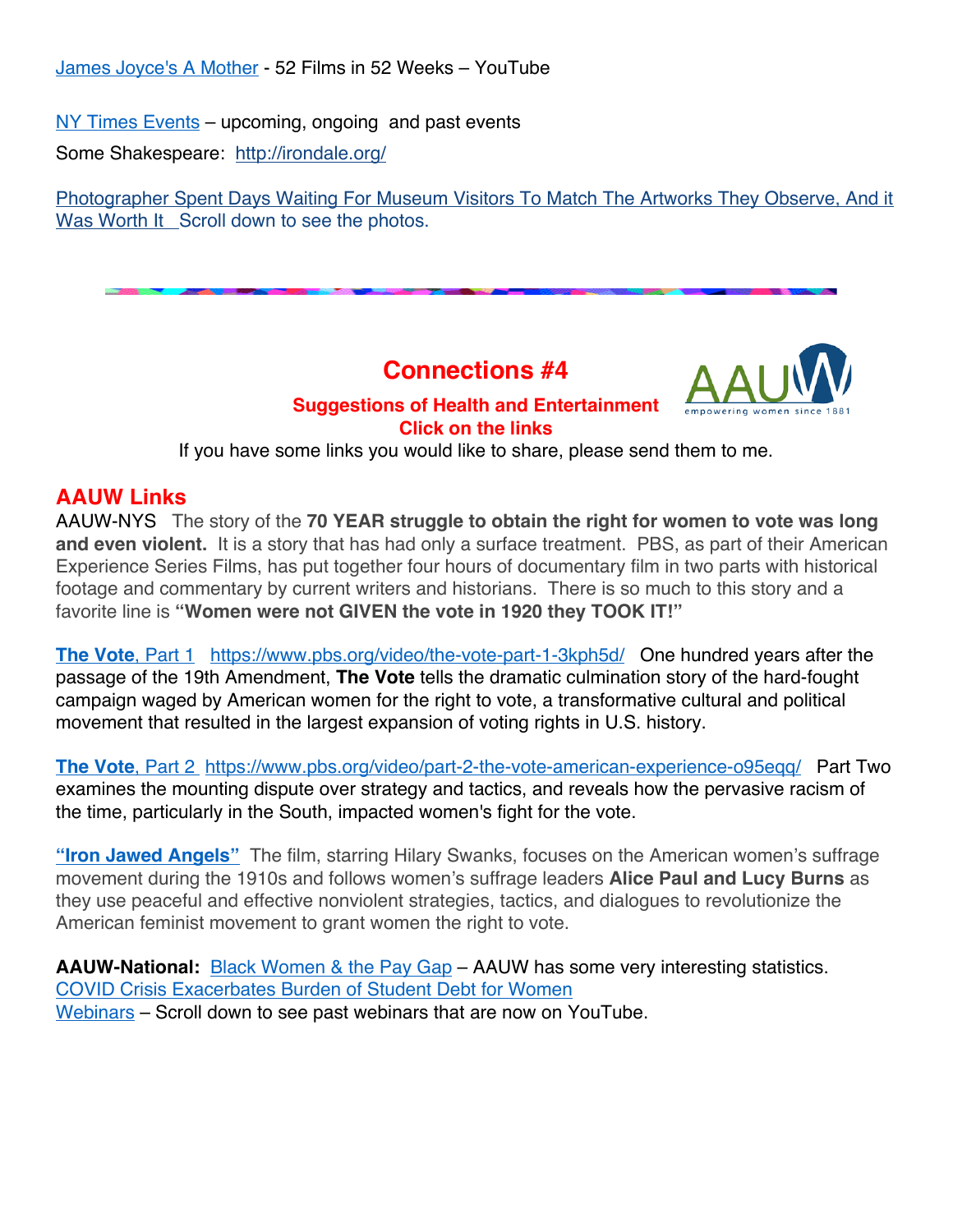### **Title IX in Trouble**



EDUCATION AND **TRAINING** 

Last week, the Trump Administration implemented a harmful rule rolling back protections for student survivors of sexual harassment and assault. Despite this setback, we won't stop fighting for students' rights.

### **Applications for 2021–22 Fellowships and Grants Now Open**

Do you know any women pursing postgraduate studies, furthering their careers, or working on a program to benefit women and girls? Point them to our fellowships and grants applications. Deadlines run from November to December.

#### **\*\*\*\*\*\*\*\*\*\*\*\*\*\*\*\*\*\*\*\*\*\*\*\*\*\*\*\*\*\*\*\*\*\*\*\*\*\*\*\*\*\*\*\*\*\*\*\*\*\*\*\*\*\*\*\*\*\*\*\*\*\***

### **Things To Do**

- Upstate NY day trips: 10 magnificent gardens open to the public
- Take a walk on the bike path

## *The Friends of Schenectady County Public Library Book Stores*

*Staffed by volunteers to support our county libraries programs.*

**A Second Look**, 93 W Campbell Rd, in ViaPort Mall, Rotterdam (near BJs) Open Wednesday - Saturday 11-3.

**The Whitney Book Corner** – 600 Union Street, Schenectady Open Wednesdays and Thursdays 10-2 and Sunday 11-2.

\*\*\*\*\*\*\*\*\*\*\*\*\*\*\*\*\*\*\*\*\*\*\*\*\*\*\*\*\*\*\*\*\*\*\*\*\*\*\*\*\*\*\*\*\*\*\*\*

### **Intellectual Stimulation and Entertainment**

If you have a video or book you can recommend, please send it to me.

### **Videos to put a smile on your face**

- **Everyday People – Different Strokes for Different Folks**
- Don't Stand By Me song sung by a number of popular authors

**SoundCloud** – Listen to music.

NYS Wide Senior Action Council,Inc.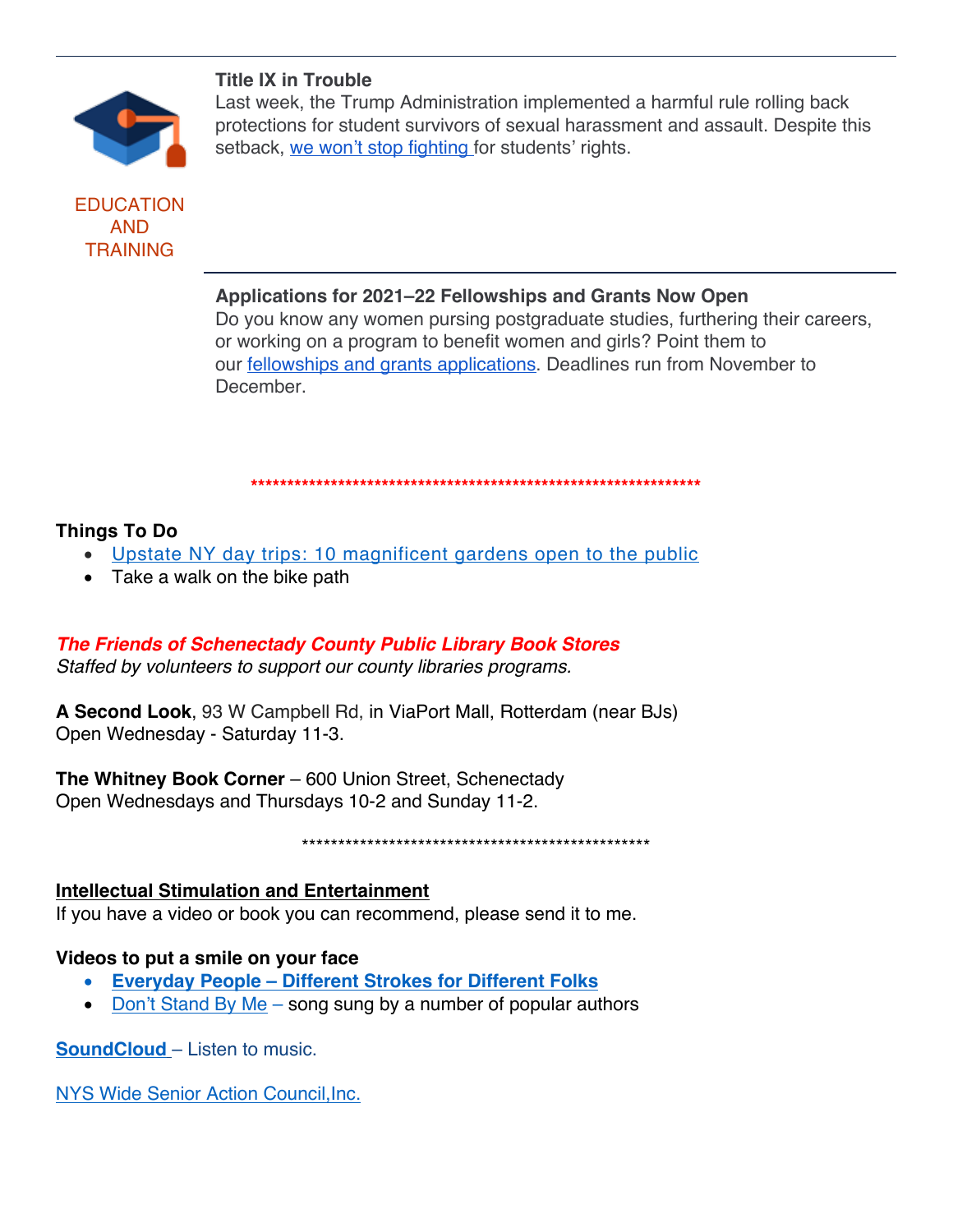The Metropolitan Opera is offering a free nightly opera video streams every day for just 23 hours. A new opera is shown at 7:30 PM until 6:30 PM the next day which means you can access it at any time convenient to you. Met Stars live in Concert is a pay-per-view recital series.

The Fisher Center at Bard College https://fishercenter.bard.edu/upstreaming/: Mexican Modernists - Vida Americana, Luis Garcia-Renart

# **The Kenney Center – includes Couch Concerts and streamed events on the Digital and Milennium Stages.**

Glimmerglass Glimpses –You can access past edition on the Glimmerglass website or on YouTube. On that site, you will also find Francesco Zambello's, director of Glimmerglass, writes about her adventures directing operas around the world and articles on varies topics on her "Traveling with iPad seri es" (sign-up is needed). As well as a **Black Lives Matter** tab which will get you to a list of anti-racist actions and resources. Opera 101

**Tanglewood – Concerts and Videos – some free and some at a nominal cost**

## **Orchestraplays Beethoven 9th from their homes**

#### **Games**

https://www.trickstercards.com and click on the game you would like to play - for Bridge, Pinochle, Hearts, Whist, Spades, Euchre, Pitch, 500. This sites has instruction to learn how to play each game.

### *\* AAUW members would be interested in working/speaking via zoom or other technology or even distancing - and sharing skills such as language? For example, I would welcome a Spanish language buddy.... Eleanor Aronstein*

That's it for Connections #4. Hope you found some links you liked. Let me know which you found interesting, useful or informative.

Robin



Thanks to everyone who have sent in their renewal dues. Our branch is doing great with the number of members who have rejoined.

Great to hear about how our members are staying connected. I hope you are enjoying getting *Connections*. Let me know the things you especially like and send me recommendations to share in my next edition.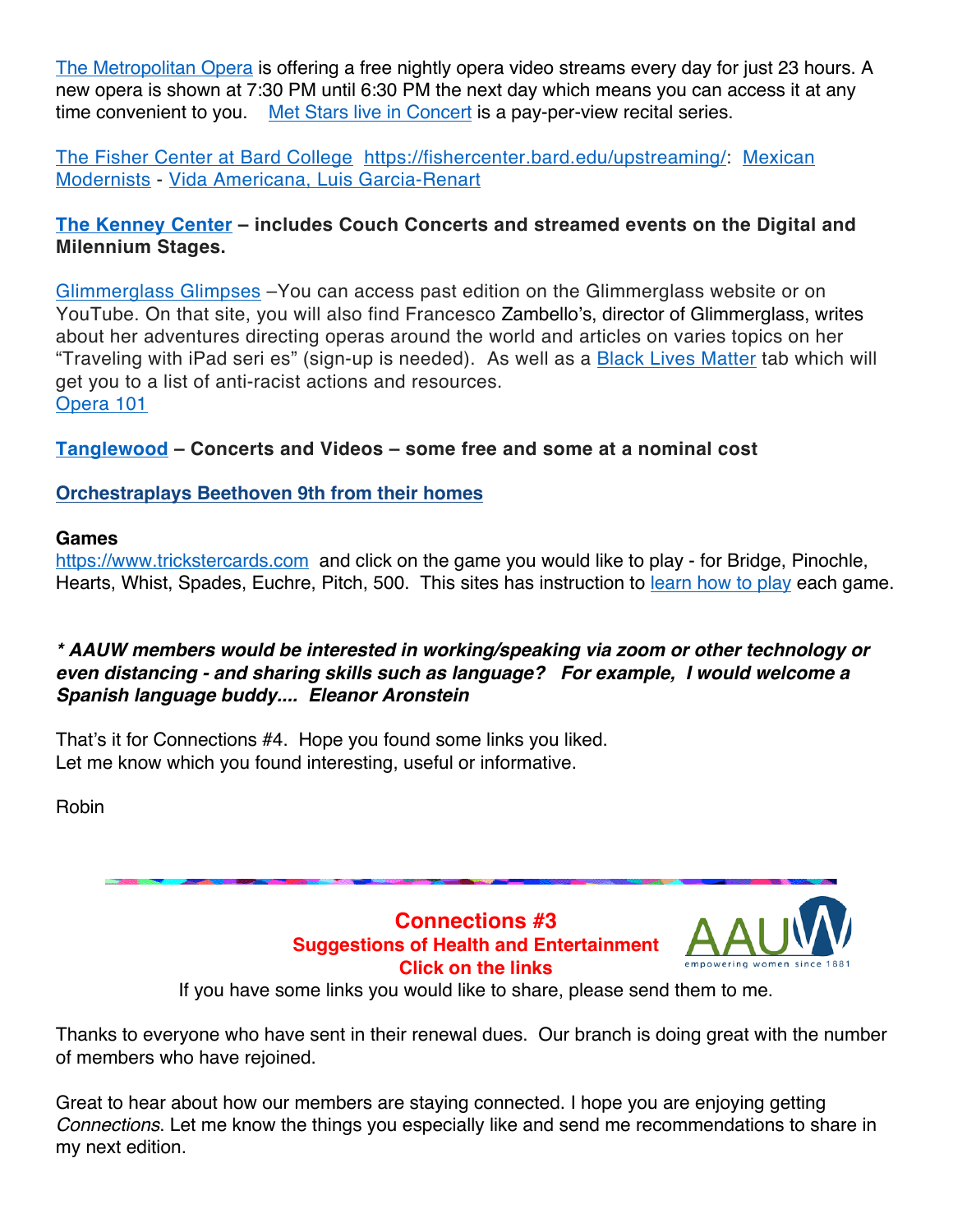Since our phone calls to all our branch members made by board members Karen Huggins, Pat Terry, Ellen Auerbach, Arlene Maranville, Carol Reynolds, Faith Weldon, Robin Eddy and Bobbi Richardson, some of our members have since stayed connected by calling and emailing members in their study and interest groups.

Other ideas for face-to-face meetings is using Zoom (if you need help setting it up, contact me), Skype, Facetime and getting together with social distancing. Seeing expressions, movement, personality connected to voices helps create a feeling of having been out and about with the group.

If you're interested in participating in a Walking Group, let me know. After all these months, getting out with friends is special.

If you have suggestions for outdoor activities where social distancing is much easier, such as picnics where people bring their own place settings, let me know.

**AAUW Links** History of AAUW - https://www.aauw.org/about/history/

#### AAUW Research & Data - https://www.aauw.org/research/

Check out AAUW's most recent report from November 2019, Limiting Our Livelihoods and the 2019 update of The Simple Truth about the Gender Pay Gap

**Equality issues didn't not stop because of a virus.**

**\*\*\*\*\*\*\*\*\*\*\*\*\*\*\*\*\*\*\*\*\*\*\*\*\*\*\*\*\*\*\*\*\*\*\*\*\*\*\*\*\*\*\*\*\*\*\*\*\*\*\*\*\*\*\*\*\*\*\*\*\*\***

**Help your local restaurants -** If you have a favorite restaurant or small business, you might consider buying gift certificates now to be redeemed in better times.

**Our Schenectady County Library** has an abundance of books, free movies and documentaries. Go to SCPL.org and select Search Our Catalog in the left hand column.

For e-books and audiobooks, click on Overdrive and Hoopla.

Curb-side pickup has started at the library. For information on reserving books go to: https://www.scpl.org/Reopening2020/reopening2020.html

You will also find health updates about the coronavirus on that site by clicking on the CDC, NYS and Schenectady County at the bottom of the page.

*The Friends of Schenectady County Public Library Book Stores* - *staffed by volunteers*

**The Whitney Book Corner** is reopening this Wednesday!

Hours will be Wednesday – Friday  $10$  am – 2 pm. For safety guidelines during this time go to https://whitneybookcorner.org

**A Second Look** is not open now. When the ViaPort mall opens, this store will open too.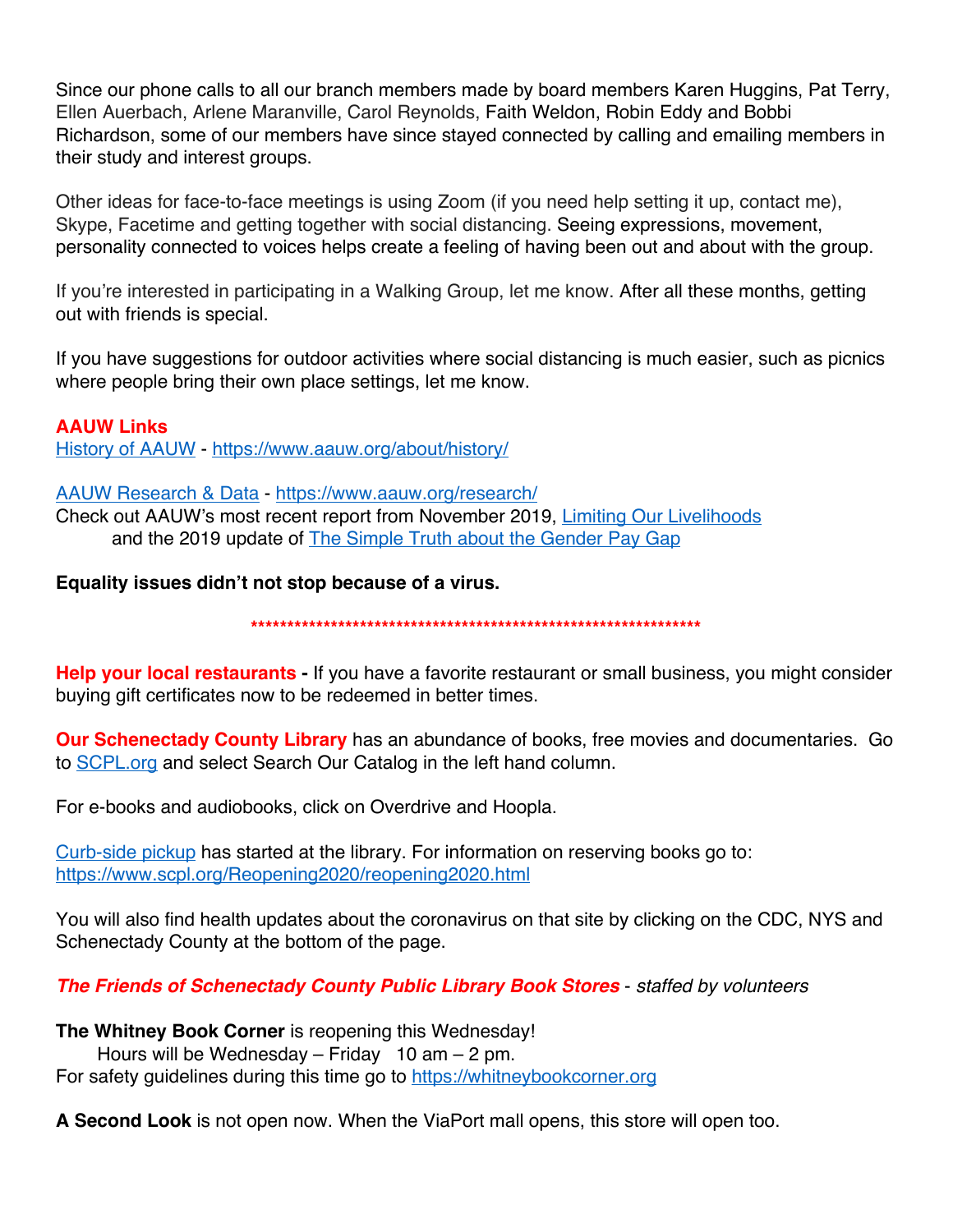**Friends of SCPL Sidewalk Fiction and Biography Sale:** Sunday, July 8th from 10:00-3:00.

**Member Recommended Books:** This is a new section I would like to include in every edition. Please send me the names and authors of your favorite books.

- **The Escape Room** by Megan Goldin
- **How to Hide an Empire** by Daniel Immerwahr (recommended by my son and I listened to the Book TV Podcast)
- **The Space Between Us** by Thrity Umrigar
- **The Nickel Boys** by Colson Whitehead
- **The Lost Girls of Paris** by Pam Jenoff

\*\*\*\*\*\*\*\*\*\*\*\*\*\*\*\*\*\*\*\*\*\*\*\*\*\*\*\*\*\*\*\*\*\*\*\*\*\*\*\*\*\*\*\*\*\*\*\*

**For language lovers**, log onto **www.conversationexchange.com** and sign up to "meet" people with similar language interests.

**Poetry:** https://www.dodgepoetry.org/about-us/poetry-fridays-blog/

**Library of Congress National Book Festival Videos** – Many author interviews! The Library of Congress National Book Festival is an annual fall literary event that brings together best-selling authors and thousands of book fans for author talks, panel discussions, book signings and other activities.

You can subscribe to the Library of Congress's various informative emails at **https://www.loc.gov/subscribe/**

# **Entertainment**

**Movies Under 90 Minutes**: **NY Times movies under 90 minutes**

**Cecilia Snow** - Granddaughter of Barbara Aldi

https://www.facebook.com/cecilia.snow/videos/10158196337908838/

https://www.facebook.com/cecilia.snow/videos/10158221467253838/

https://www.facebook.com/cecilia.snow/videos/10158132746933838/



**Zach Berger** – Erica Berger's son and friend of my youngest son. **Singing** "We Can Make It"https://www.youtube.com/watch?v=CeB467TarTo





The woman is not Erica. It's Celine Dion.

Zach had been starring in the touring company of **CATS** before all shows were cancelled.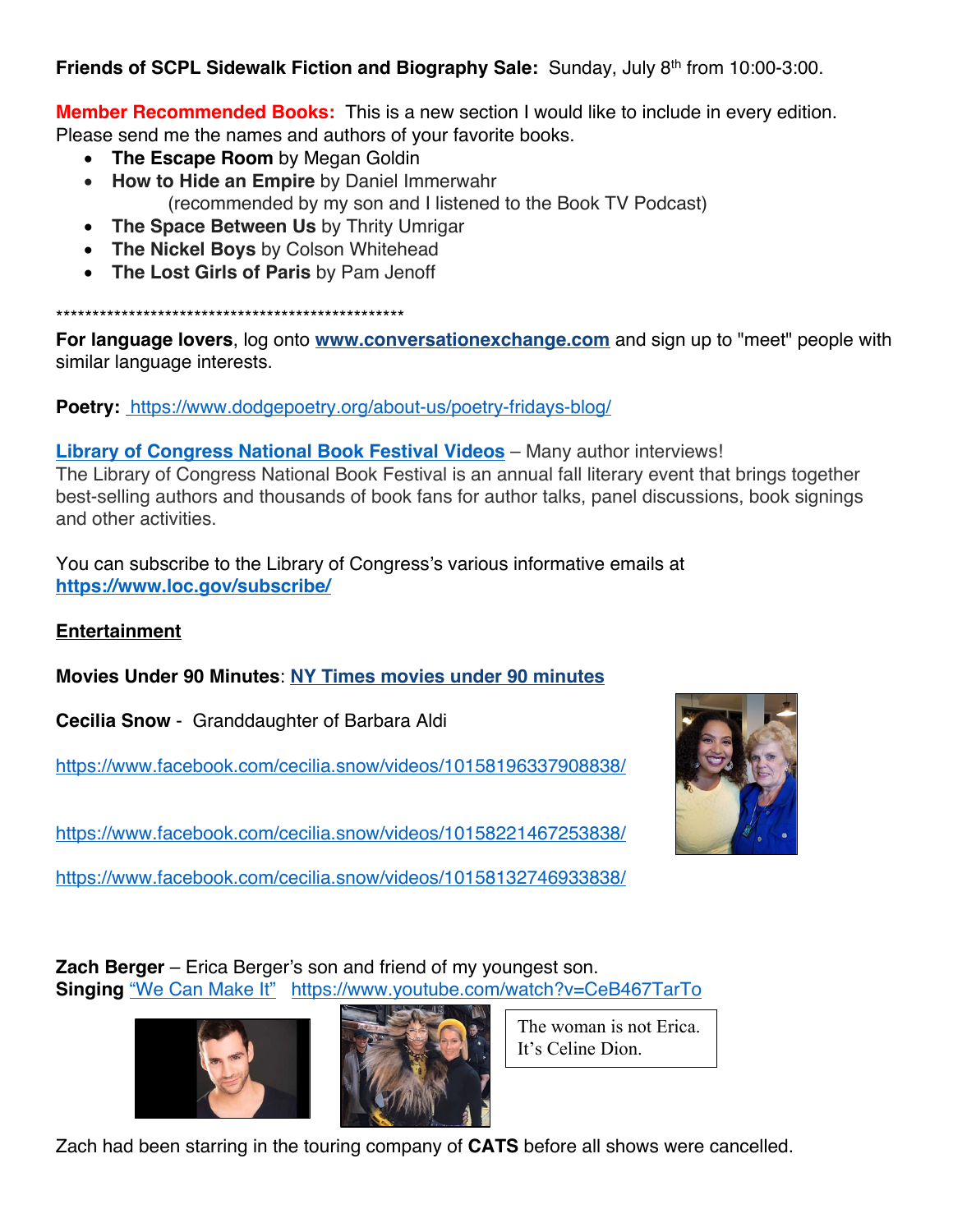Zach performing The Rum Tum Tugger https://www.youtube.com/watch?v=JORcuAC-i1g (click on full screen to see one of his on-stage performances).

### **The full page article about Zach in** The Gazette

https://dailygazette.com/article/2020/04/16/niskayuna-s-zachary-berger-was-relishing-role-withcats?fbclid=IwAR3hBnJOF3qrb37SW6ip37icget-1rcZ4ZTiqFeSZel1LwdPxkoeLKgsmn4

# \*\*\*\*\*\*\*\*\*\*\*\*\*\*\*\*\*\*\*\*\*\*\*\*\*\*\*\*\*\*\*\*\*\*\*\*\*\*\*\*\*\*\*\*\*\*\*\*\*\*

### **Great videos**

What A Wonderful World With David Attenborough https://www.youtube.com/watch?time\_continue=1&v=auSo1MyWf8g&feature=emb\_title

### Wouldn't it be great if someone stepped up to create an **Online Movie Group?**

Members could watch a film on our own and then discuss it on Zoom, Skype, Facetime or meet keeping social distancing. Contact me if you're interested.

### **FOOD \*** Groceries, Meals Delivered

**Insta-Cart** (Price Chopper) is now delivering quickly, sometimes same day.

## **INTELLECTUAL STIMULATION & ENTERTAINMENT \***

Learning edX - Access 2500+ Online Courses from 140 Institutions.

Whitney Museum: **https://whitney.org/exhibitions/vida-americana**

Part of the virtual tour of the INTREPID MUSEUM includes women in history. **Intrepidmuseum.org/digital-resources**

## **Recommended Videos**

YouTube: Jane Goodall: *Jane: The Hope*. It premiered on 4/20 on National Geographic. Type *Jane Goodall documentary* into your browser. *Becoming*, from Michelle Obama, on Netflix

Road Scholar Virtual Lectures - https://www.roadscholar.org/virtuallearning/ You can sign up for a webinar when it is given or watch a past lecture online.

*Read650* Where writers Read - 1 Writer, 5 minutes, 650 words.

Edith Wharton's short story "Xingu" is a send-up of polite society and an irreverent social investigation centered on one important question: what, exactly, is Xingu? Christina Pickles brings the ladies of Wharton's Lunch Club to life in this magnificently cheeky reading. **Listen Here>>** 

Learn to Dance with the Rockettes in Your Living Room https://www.insider.com/radio-cityrockettes-free-dance-lessons-at-home-2020-4

Read By https://www.92y.org/archives/featured-series/poetry-center-online/read-by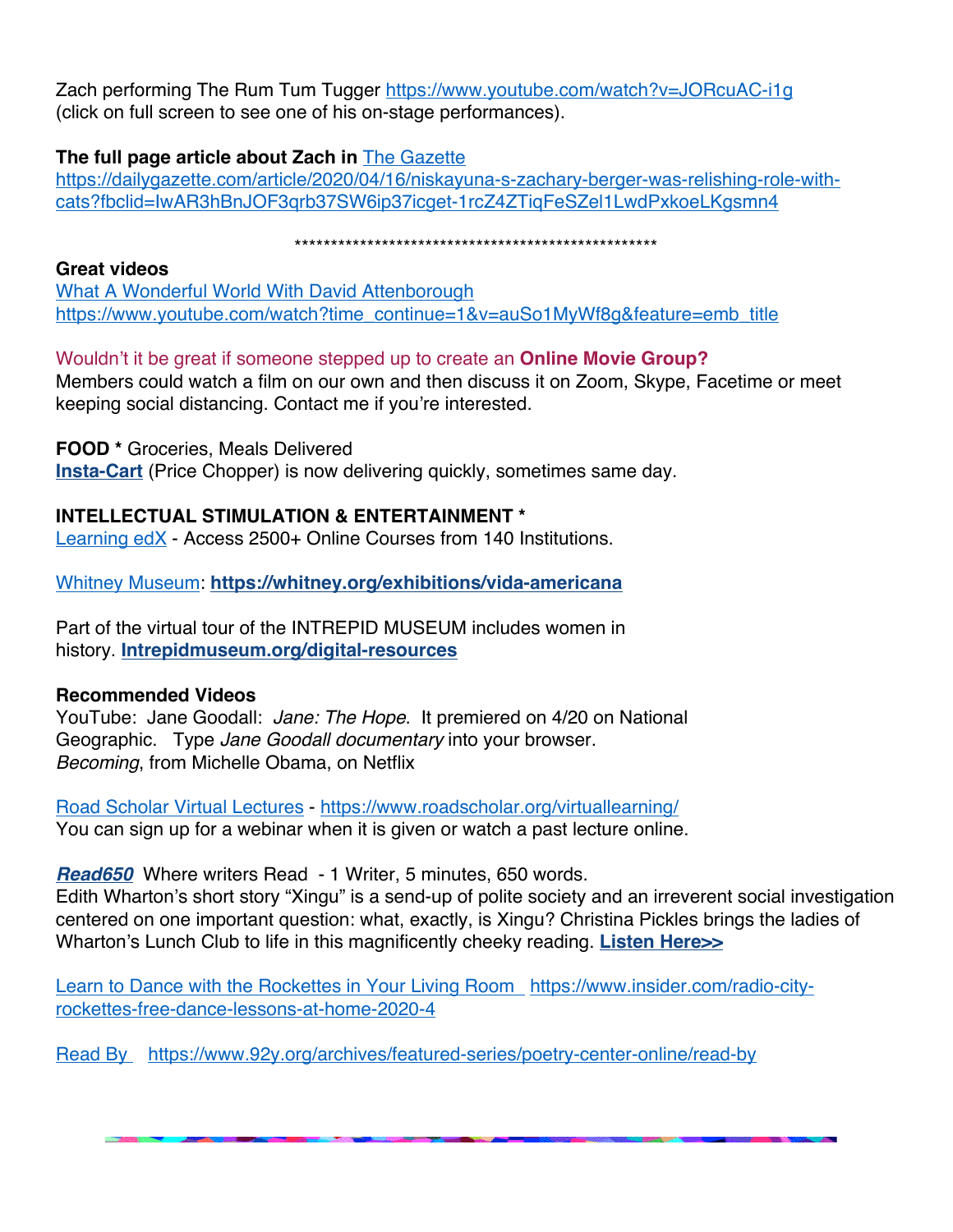# **Connections #2 Suggestions of Health and Entertainment Click on the links**

### **AAUW Information**

*GREAT NEWS* **– AAUW in now offering their** Work Smart Salary Negotiation Workshop **online!** In this online workshop the participant

learns to successfully advocate for themselves. For women, this is important to help close the pay gap. (Men are more likely to negotiate.) They will learn how to research their target salary, highlight their accomplishments and find the right words and develop the confidence to negotiate for better benefits and pay.

This online course takes less than two hours to complete and can be done at one's own pace. *Forward this link to others who could benefit from this online course.* 

https://courses.aauw.org/pages/12/aauw-work-smart-online

This site takes you to the page to register for the course.

If you use an iPad, tablet or cell phone, you will have to download an app.

A video about AAUW's Salary Negotiations Programs https://www.youtube.com/watch?v=7NmQGtYSxEA

\*\*\*\*\*\*\*\*\*\*\*\*\*\*\*\*\*\*\*\*\*\*\*\*\*\*\*\*\*\*\*\*\*\*\*\*\*\*\*

State of the Association – A message from Kim Churches, CEO of AAUW https://www.aauw.org/resources/member/initiatives/2020-convening/

\*\*\*\*\*\*\*\*\*\*\*\*\*\*\*\*\*\*\*\*\*\*\*\*\*\*\*\*\*\*\*\*\*\*\*\*\*\*\*

### **Free Movie – Racial Justice**

- This month you can watch the movie **Just Mercy**, based on the life work of civil rights attorney Bryan Stevenson. The book this movie which naturally goes more into Stevenson's live and cases, was one of the finalists in the Schenectady's One County One Book contest. **The movie is available to rent for FREE until June 30<sup>th</sup> via most services where you would** normally pay to rent a film: YouTube, iTunes, Amazon Prime Video and Google Play. I would highly recommend this movie starring Michael B. Jordan and Jamie Foxx.
- 75 Things White People can do for Racial Justice https://medium.com/equality-includesyou/what-white-people-can-do-for-racial-justice-f2d18b0e0234

## **EXERCISE & STRESS RELIEF**

**Ease stress and improve respiratory health** from the Harvard Medical School

• https://www.health.harvard.edu/mind-and-mood/relaxation-techniques-breath-control-helpsquell-errant-stress-response

## • **Webinar: "Anxiety in the Time of Coronavirus"**

UCALL (Union College Academy of Lifelong Learners) is offering a Zoom webinar call "Anxiety in the Time of Coronavirus" on June 18<sup>th</sup> from10:00-11:00 with Dr. Rudy Nydegger. To sign up for this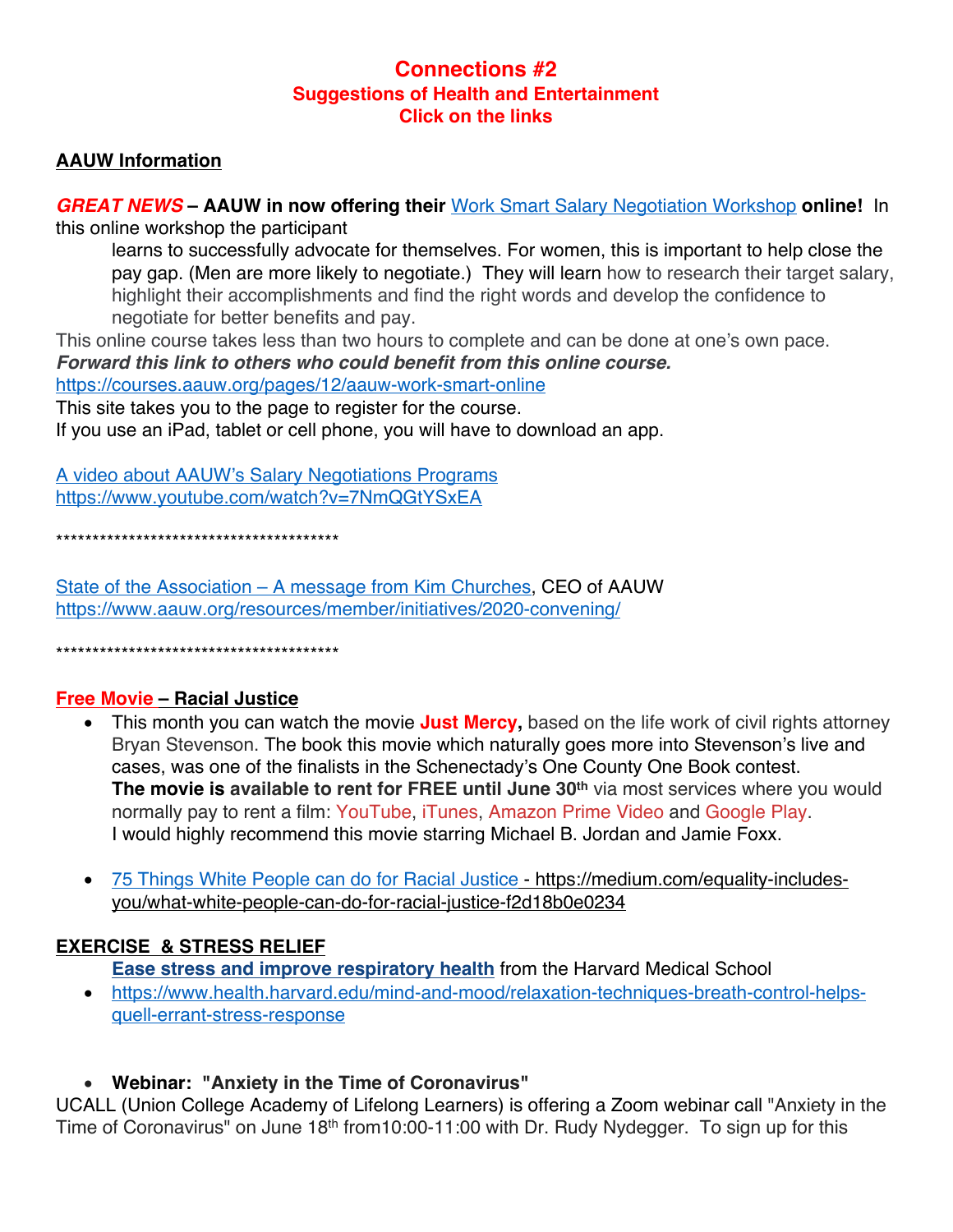### event **Click here to register.**

https://union.zoom.us/webinar/register/WN\_l7HmEbYSQSq4CDd2wKirBQ

Dr. Nydegger will talk about his book, **Dealing with Anxiety**, and answer questions from the audience. While anxiety is commonly associated with modern stresses and problems, few realize that disorders of this kind have existed since the beginning of time. What defines "anxiety" as a mental health condition? Who gets it and why? How can people deal with their anxiety due to the coronavirus?

• https://www.kelebaker.com/videos - Qigong and Tai Chi sessions: Gentle movement, breathing and meditation

## **INTELLECTUAL STIMULATION & ENTERTAINMENT**

- Quarantine through Art video https://www.youtube.com/watch?v=keXvCkm0FIA *(For a smile, definitely check this out)*
- Road Scholar Virtual Lectures https://www.roadscholar.org/virtuallearning/
- C-SPAN channels on cable TV. They have 3 channels one covers Congressional sessions the others are Book TV, which covers in-depth interviews with authors and History TV, which includes national conferences on various history topics, public programs at NFP organizations such as museums, national archives, library of Congress and college lectures on a range of history topics. If you don't use Spectrum just google Book TV
- Freedom Park Quarantune Series Free Live-streamed Concerts starting Saturday, June 20 until Wed. August 26<sup>th</sup>. Check the website for dates and entertainment.
- Schenectady County Historical Society https://schenectadyhistorical.org Virtual Exhibits https://schenectadyhistorical.org/exhibitions/ Virtual Tours - Includes Colonial Barn Building, Slavery at the Mabee Farm, History Chats, Blacksmithing, Erie Canal Museum, Black Historical Society, Union College Campus, The White House and others https://www.youtube.com/results?sp=mAEB&search\_query=Schenectady+County+Hist orical+Society+virtual+tours Virtual Field Trips

Here are descriptions of some of the virtual tours the Historical Society :

We've just released a slate of **Youtube videos** that focus on various aspects of Mabee Farm and broader Schenectady County history. We think everyone will enjoy the incredible visuals of the Mohawk Valley's oldest home, and its accompanying history. Check it all out at the links below!

## **Virtual Tour: Slavery at the Mabee Farm**

Colonial society was not free or equal. In this video we look at the people who are most often overlooked or forgotten when talking about New York States Past. We'll be talking about slavery at the Mabee Farm.

(youtube.com/watch?v=QwYuS0SSM7U) Virtual Tour: Colonial Barn Building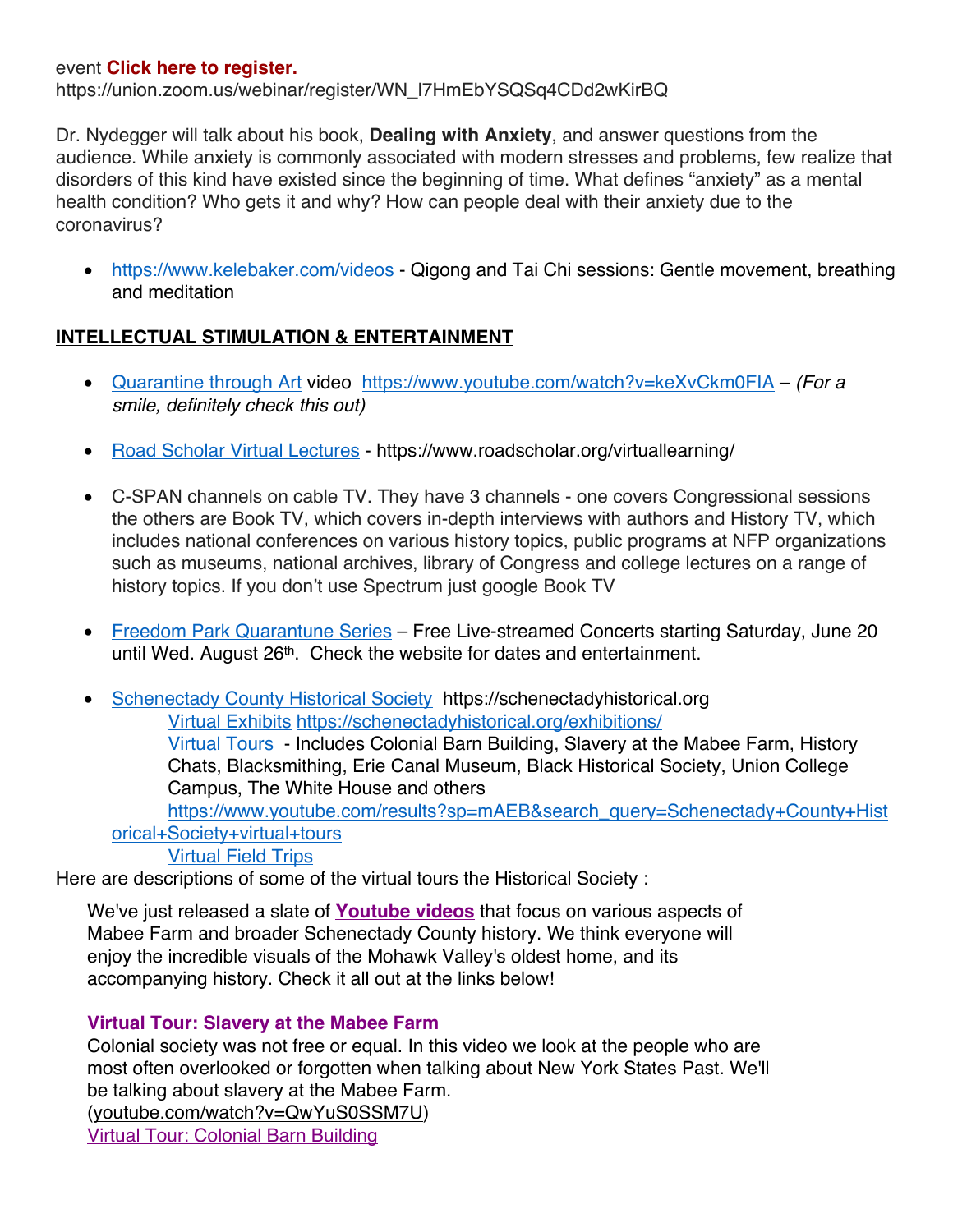When the Mabees came to the Woestina, they would have to build a new life for themselves, literally. In this video we'll show you the techniques the Mabees could use to build their home. We'll be building a scale model of our Dutch Barn. (youtube.com/watch?v=C-klpP5tlAA)

## **Virtual Field Trip: Blacksmithing Demonstration**

In this video we'll talk with John the Blacksmith about how Colonial people would shape iron to create vital tools. It's part art, part science and totally cool! (youtube.com/watch?v=74fN1be4gpo&t=335s)

### **Virtual Field Trip: Colonial House Tour**

What was everyday life like for ordinary people in Colonial New York? What were there homes like and how did they feed themselves? In this video, we'll tour the Mabee Farm to answer these questions and more. Do you think you could survive in 1705? Let's find out! (youtube.com/watch?v=JMkV56jL1ZY)

### **Virtual Field Trip: Welcome to the Mabee Farm!**

Come with us on a journey into the wilderness of Colonial New York. You'll meet the Mabees, a family of Dutch farmers, and explore the world they lived in. And you'll the incredible history of our local area. (youtube.com/watch?v=ifg-rm9h9L0)

We're also live three times each week throughout Schenectady County, exploring different places of interest, and talking to our friends throughout the community. Our livestreams are presented via our Facebook page, and you don't need a Facebook account to join the fun. Just navigate to our Facebook page at 4pm on Mondays, Wednesdays and Fridays! In the meantime, check out our recent livestreams. Have something you'd like to suggest? Let us know! We're happy to go just about anywhere! Click on the following links: Visiting Vale Cemetery's African American Ancestral Burial Ground Concrete Barges of WW1 Exploring Remnants of the Erie Canal Blacksmithing a Hinge Blacksmithing a Roasting Fork Soapsmithing with Sweet Sprig at Brouwer House Creative The Stone Walls of the Northeast Preservation Month with our Curator, Suzy Fout Preserving Paper & Photo Collections with our Librarian, Marietta Carr...plus many more

- **Orchestraplays Beethoven 9th from their homes**
- **What-world-needs-now-student-made-video**
- **Virtual Museum Resources**
- **Ivy-league-free-online-courses** 450 free Ivy League courses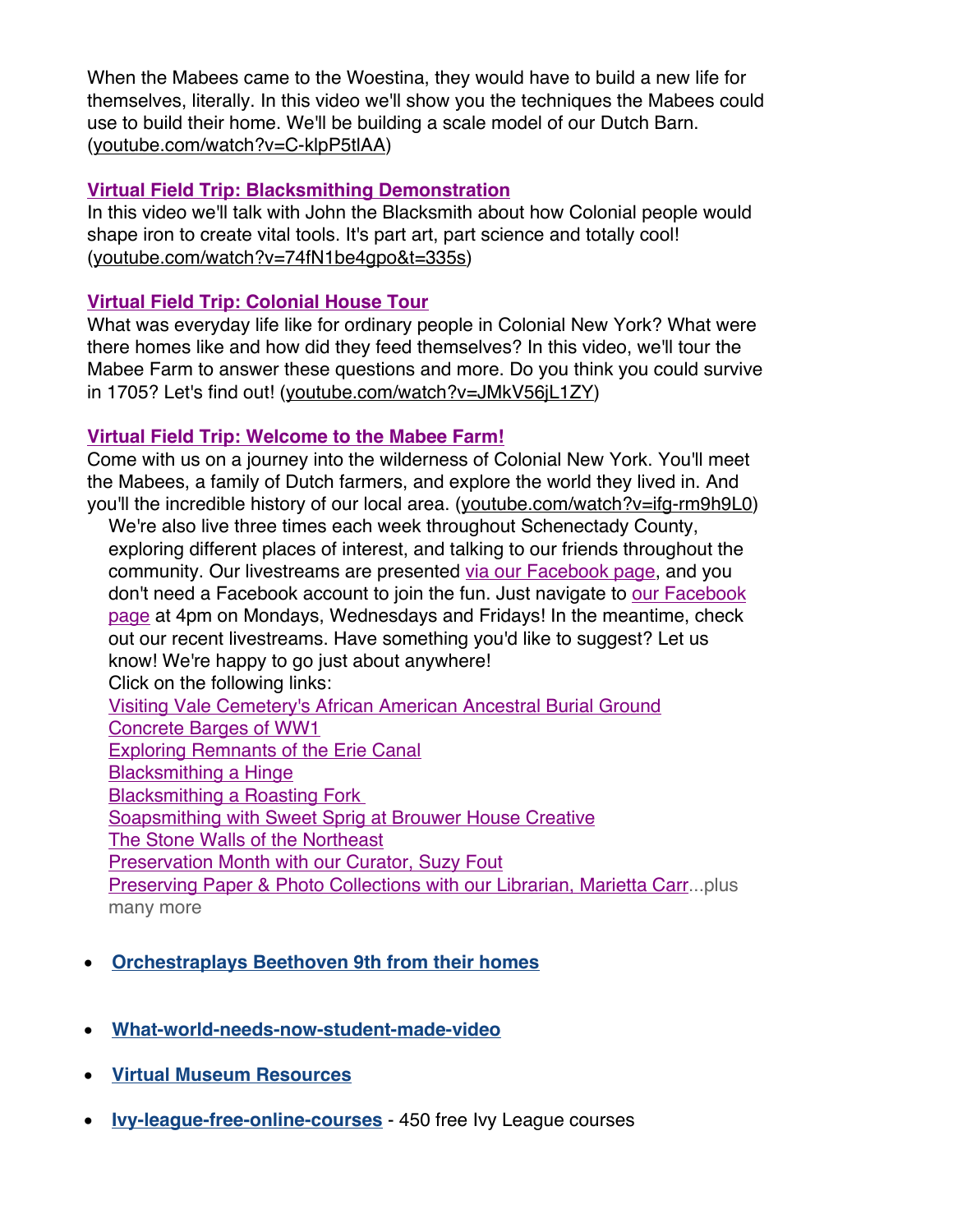- Chautauqua Institution Explore, Rethink Recharge: A Community of Lifelong Learners
- Doodle Kennedy Center with Mo Willems and Yo Yo Ma. From The Yo-Yo Mo Show: An Evening of Musical Doodling
- Storyline Online (I use this site with my grandchildren)

# **Connections #1 Suggestions of Food, Information and Entertainment**

#### **AAUW Info**

AAUW and the Impact of Coronavirus https://www.aauw.org/resources/member/initiatives/connected-community/ - A message from AAUW CEO Kim Churches and then scroll down for other videos and information

**Food -** Take-out meals and Delivery services. Curbside Delivery - You order and pay, drive to the restaurant and they put it into your car. Schenectady County Restaurant Take-Out and Delivery Services https://www.discoverschenectady.com/blog/restaurant-take-out-delivery-services/ – List of restaurants

ShopRite Senior Hours 6 a.m. - 7 a.m. Price Chopper Senior Hours 6 a.m. - 7 a.m. Hannaford Senior Hours 7 a.m.-8 a.m. Tues., Wed. and Thurs.

**Keeping in Touch -** I can easily see us using Zoom, Facebook or Skype for meetings. Zoom is an easy way for video and audio communications, using cell phones, computers (desktops and laptops), tablets or telephones. I know a number of you have already used one of these for video conferences with friends and family.

If you can help members with their computer problems or logging on to Zoom, let me know.

Book Group Leaders: People have more time to read now and might like to join you temporarily. If you are meeting, please let me know and your method (Zoom?), your date, and the book(s) you will be reviewing and I will send it to our members.

Study and Interest Group Leaders: If you want to have a zoom meeting, let me know and I will get an subscription for our branch.

Next Door Digest - https://nextdoor.com/ **Nextdoor** is the neighborhood hub for connections and the exchange of helpful information, goods, and services.

### **Games**

Free Cell **-** https://www.247freecell.com https://www.free-freecell-solitaire.com